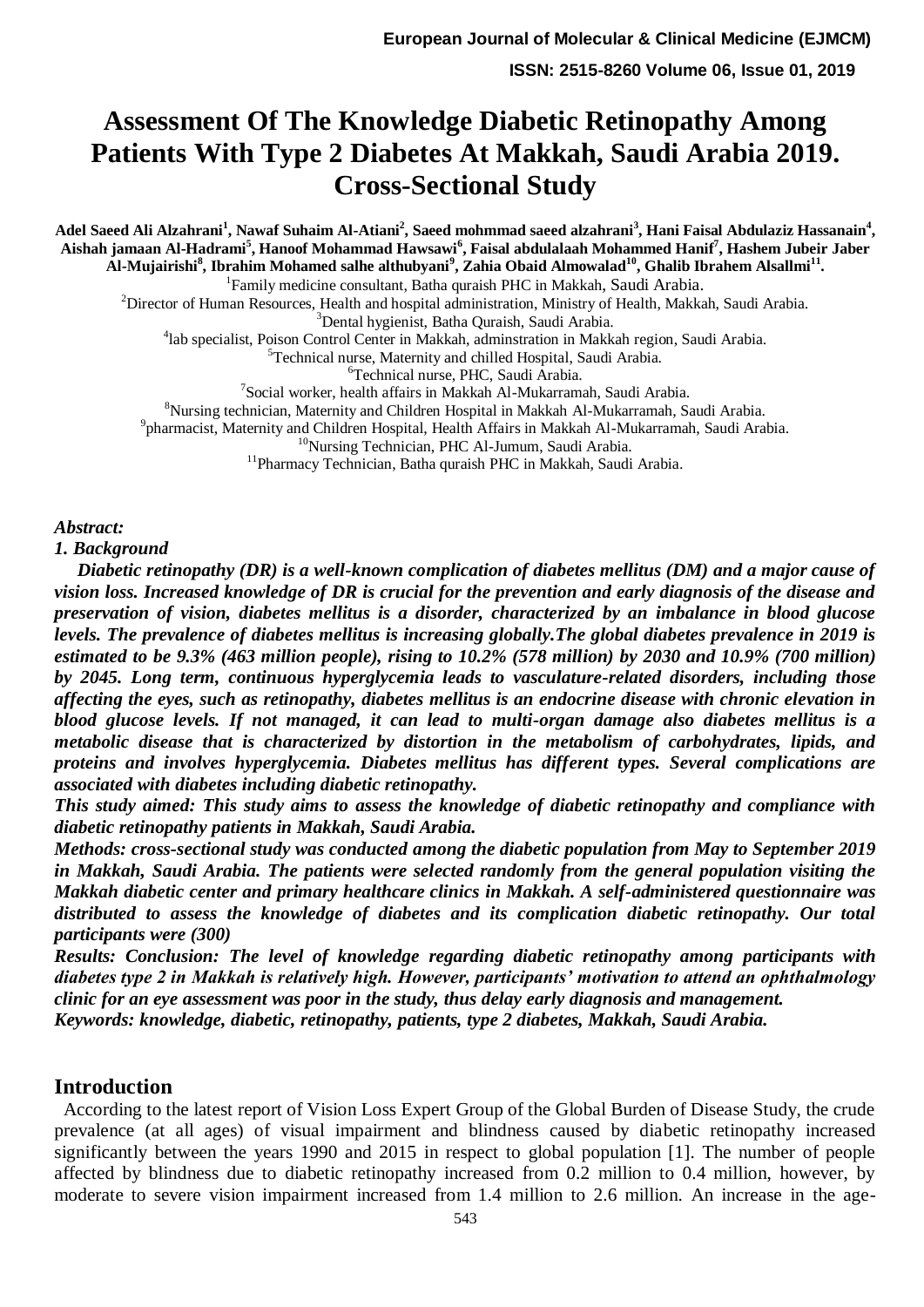standardized prevalence of blindness and visual impairment caused by diabetic retinopathy was observed in the high income sub-regions, North Africa and Middle East. [2]

 Diabetes mellitus is an endocrine disorder characterized by a chronic elevation in blood glucose levels. If not managed, it can lead to multi-organ damage. Examples of organs that can get damaged include, but are not limited to, the heart, the kidneys, blood vessels, nerves, and the eyes (causing diabetic retinopathy and possible vision loss). [3] Of the various types of diabetes, type 2 is the most common one. In this type, insulin levels are usually normal or increased. The problem lies in the body's inability to respond to insulin (insulin resistance). However, in the long run, insulin levels may decrease in this type as well.[4] Diabetes mellitus affects more than 170 million people globally, and the numbers are on the rise.[2,5,6] In fact, 8% of the global population was diagnosed with Diabetes mellitus in 2011. That percentage predicted to rise to 10% by the year 2030. [7,8]

 Diabetic retinopathy, one of the many complications of DM, can eventually lead to vision loss.[9] Worldwide statistics of diabetic retinopathy prevalence among those diagnosed with DM are as follows: US (28.5%)[10], Australia (32.2%)[11] ,Indonesia (43.1%) [12], India (21.7%)[13] , Jordan (34.1%)[14] and Egypt (20.5%) [15] In Saudi, diabetic retinopathy is found in 28-36% of those diagnosed with DM. [16,17,18]

 It is crucial to increase awareness among diabetic's about diabetes and its complication diabetic retinopathy. Diabetic patients need to understand the importance of managing diabetes to decrease/prevent diabetic retinopathy and possible vision loss. It is also essential for such patients to understand the importance of regular eye checkups and how early diagnosis can help decrease/prevent diabetic retinopathy progression to vision loss.[19]

 Lack of awareness regarding the importance of managing DM and diabetic retinopathy leads to poor compliance with the guidelines and an unnecessary delay in diagnosing diabetic retinopathy . Such a case would not only affect the patient's quality of life but will also increase the financial costs and burden on the healthcare system.[20]

 A lack of awareness about DM, DR, ordinary eye assessments, and the advantages of treatment can lead to poor compliance with the guidelines and delays in referrals to ophthalmology.[21] It was found that adequate knowledge, increased duration of diabetes, and presence of neurological complications increased independent adherence to screening.[22] From a financial point of view, the investigations and treatment of advanced diseases may influence the patient's personal satisfaction and increase the money-related expenses for his/her health.[23]

 Diabetes mellitus, its management, and its closely related complication, diabetic retinopathy, is a growing problem in Saudi Arabia. In Saudi, diabetic retinopathy is found in 28-36% of those diagnosed with diabetes mellitus. [24,25] diabetic retinopathy in the entire region.7 Complications resulting from diabetes mellitus can be mitigated with appropriate education and management, which could significantly prevent end organ damage and halt the progression of the disease.[26] This study aims to assessment of the knowledge diabetic retinopathy among patients with type 2 diabetes at Makkah, Saudi Arabia, there is a lack of studies assessing the level of knowledge among people with diabetes.

#### **2. Literature review:**

 In Saudi Arabia, over 25% of the adult population is suffering and that figure is projected to more than double by 2030.[27] There are many complications of diabetes mellitus, such as nephropathy, cardiovascular problems, neuropathy, and diabetic retinopathy.[4] Diabetic retinopathy is the most common cause of blindness and is the most frequent microvascular complication of diabetes mellitus. Globally, the prevalence of diabetic retinopathy has markedly increased.[28] The prevalence ranged from 19.7% to 26.1% in the central region, whereas studies in other regions of Saudi Arabia suggested a prevalence ranging from 27.8% to 36.4%. [19,26]

 The most of systematic review has shown that there is generally low knowledge of diabetic retinopathy among patients with type 2 diabetes and about the risk factors and its complications among the Saudi population in particular . Most diabetes mellitus patients had low to moderate knowledge scores in Riyadh, Jeddah, Al Hasa, Al-Khobar, and Makkah. Also unexpectedly, health professionals in Saudi Arabia also had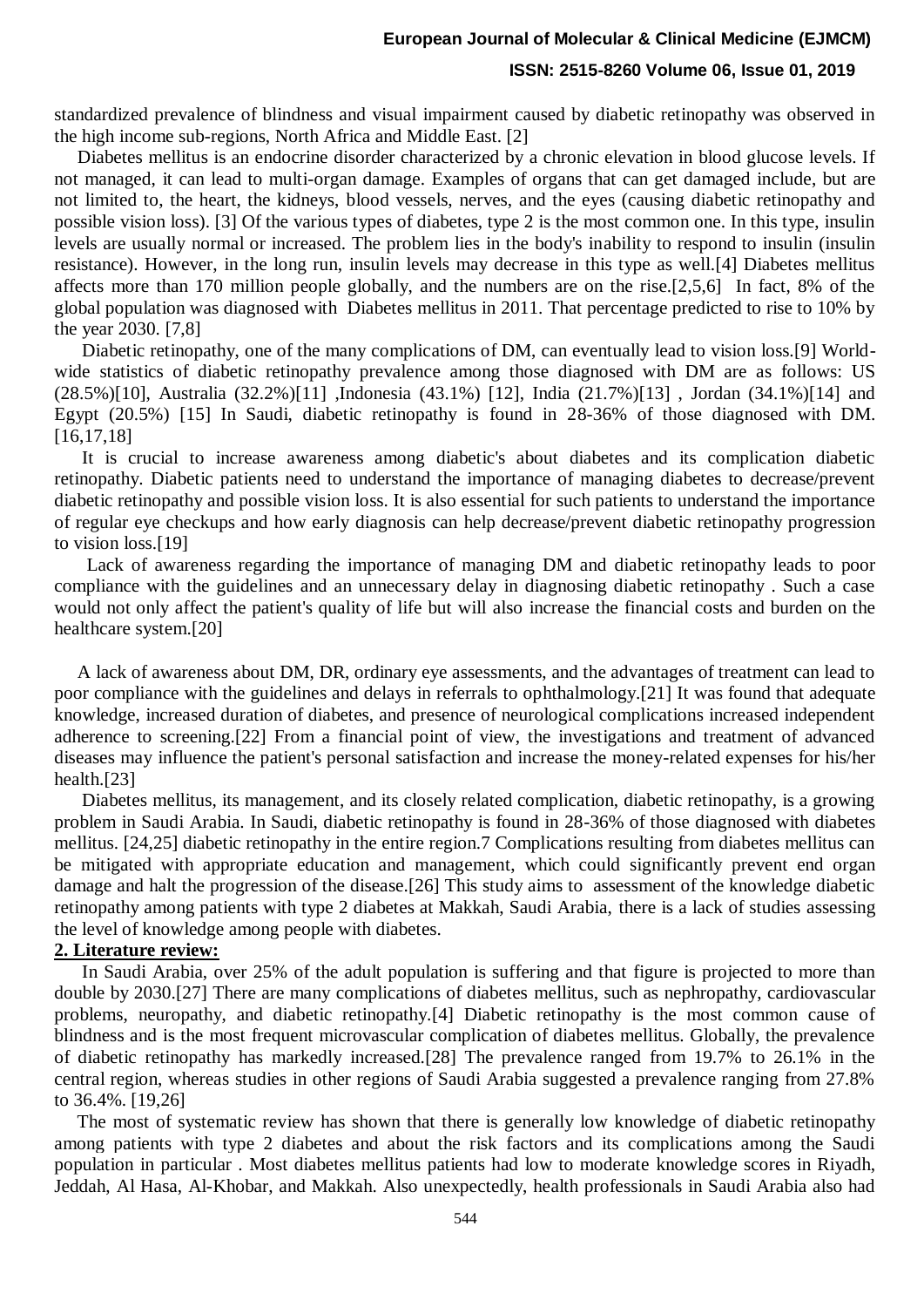# **European Journal of Molecular & Clinical Medicine (EJMCM)**

#### **ISSN: 2515-8260 Volume 06, Issue 01, 2019**

low knowledge scores about diabetes mellitus especially type 2.[28]

 The results of one study in the Kuwait showed that diabetes is a global issue. Kuwait is among the high prevalence countries (20%) and has been ranked 5th. This suggests that one-fifth of the studied sample would be diagnosed complications in particular diabetic retinopathy in the future as diabetic. Taking into consideration this high prevalence of diabetes, it is highly recommended to increase the knowledge about diabetic retinopathy in the Saudi population.[29]

 Addoor and Bhandary reported that among the diabetics attending peripheral diabetic clinics in Melaka, Malaysia, there was no statistically significant effect of previous follow-up visits for DM on the level of awareness. In this study, follow-up with healthcare professionals (based on recommended guidelines) and level of awareness were significantly associated. [30]

 Study in Poland (2017) evaluates the characteristics and trends of the prevalence of diabetic retinopathy in the population with both type 1 and type 2 diabetes mellitus, in the years 2013–2017. Since it is based on the overall population of Poland, it is the first study in Europe and in the world to provide data concerning the prevalence of DR on such a scale. This study reported the rate of registered patients with diabetes mellitus and DR in the entire population of Poland on the level about 6.80% and 0.81%, respectively, in 2017.

 During the study period, the total number of individuals with DM in Poland increased by 26.3%. Our finding is in agreement with the estimation of World Health Organization which projected that the total number of people with diabetes mellitus will double from 2000 to 2030.

 With the increasing number of people with diabetes, the number of DR and vision-threatening DR, has been estimated to rise to 191.0 million and 56.3 million, respectively, by 2030[24]. The mean prevalence of DR in Poland was 9.70% in the population with type 2 DM, and it increased significantly from 7.8% in the year 2013 to 11.0% in the year 2017, respectively.[23] in a global review that 34.6% of all diabetic patients have some forms of DR.[31] The prevalence of DR was reported to be  $28.5\%$ ,  $30.3\%$ ,  $32.2\%$ ,  $39.6\%$ , and 39.3% in USA, UK, Australia, Japan, and Malaysia, respectively.[32]. The prevalence of DR in KSA was found to be 31.3% in the capital Riyadh; the prevalence was estimated in other Saudi regions including AlTaif, Al-Hasa which was found 33% in the both region, but the highest prevalence was found in Al-Madinah 36%.[33,34]

 A study from Saudi Arabia reported that 36.4% of T2DM patients suffered DR. [35] The level of awareness about DR varies among different countries and different regions; a study from Australia [16] reported there were 37% only of diabetes mellitus patients who knew about ocular complications of diabetes mellitus. A lower level of awareness was reported from India (27%),[35] and the highest level of awareness was reported from the USA, where 65% of diabetes mellitus patients were aware of DR. [10]

 In other recently published studies, the prevalence of DR among type 2 diabetes mellitus patients ranged from 20.1% per over 64 thousand patients from German/Austrian Diabetes Prospective Documentation Initiative, through 21.0% in over 11 thousand patients from the greater Wellington region in New Zealand [36], to 28.3% per over 7.7 million subjects in the Clinical Practice Research Datalink (CPRD) database in Great Britain [37]. The prevalence of DR among type 1 diabetes mellitus patients was higher and ranged from 13.4% in India [35], through 29.0% in the Wisconsin Epidemiologic Study of Diabetic Retinopathy (WESDR) from the USA and 42.3% in the greater Wellington region in New Zealand[36], to 48.4% in the CPRD database in Great Britain[37]

 Study published in 2016 showed that the prevalence of pre-diabetes among the adult population of Jeddah was 9.0% (8.6% in women and 9.4% in men) [26]. The overall prevalence of diabetic retinopathy in the KSA ranges between 33 and 36% in different regions [16]. The proportion of participants (66.9%) diagnosed with diabetic retinopathy in this study was higher than that reported in 2012 in a study conducted by El-Bab et al. in the city of Al-Madinah Al-Munawarah (36.1%) [35]. However, 92% of the participants in the present study were aware of the effects of DM on eyes, which is higher than ever previously reported in a study conducted in the KSA. Tajunishah et al. reported that 86.1% participants were aware of diabetes mellitus causing eye diseases, whereas the authors of a hospital-based study conducted in India concluded that only 51% people had knowledge of the association between diabetes mellitus and eye diseases [38]

 A study from Jordan demonstrated that there was a high level of awareness among diabetic patients regarding DR.[16] A study from KSA among physicians in Riyadh showed that the mean score of their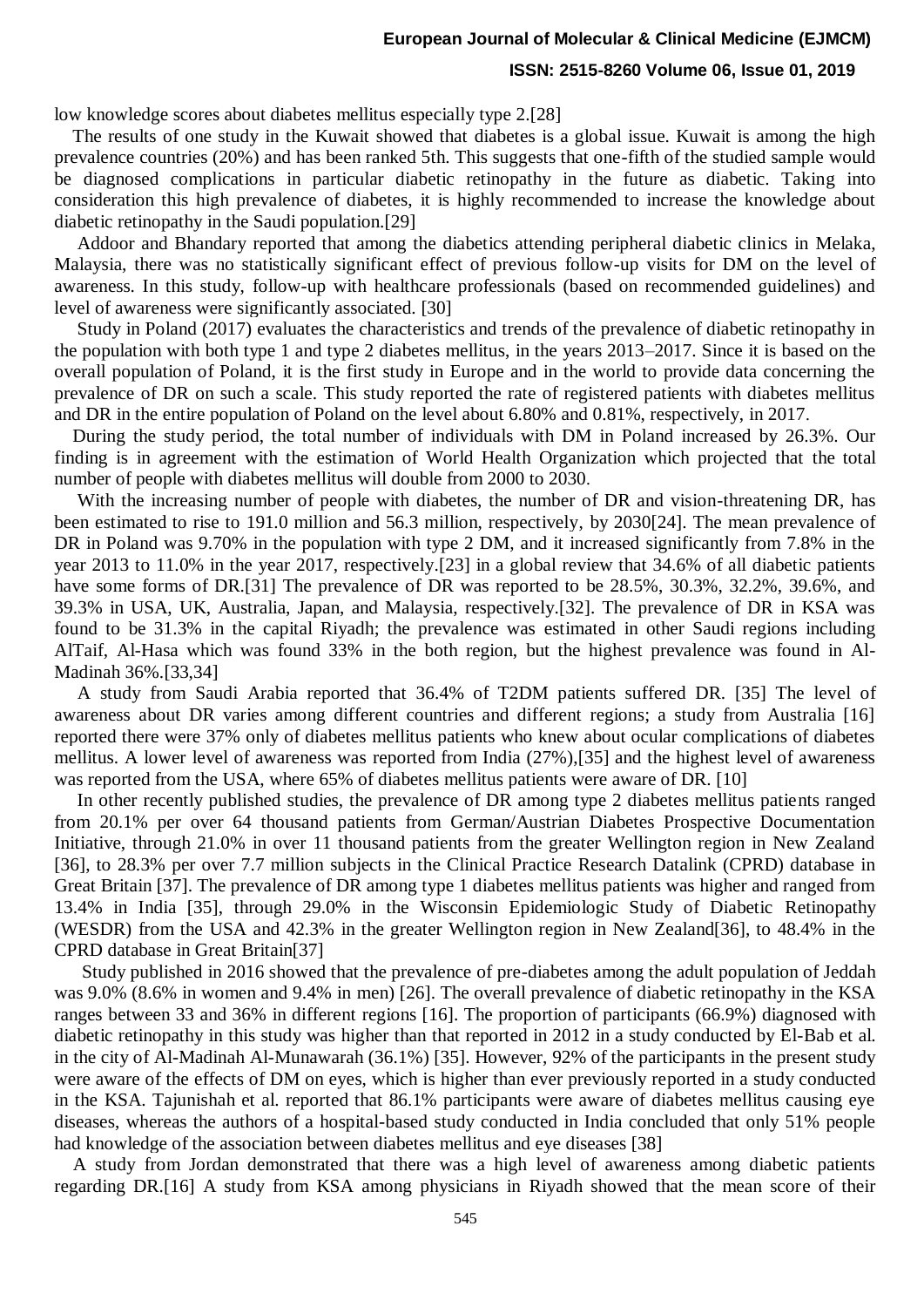# **European Journal of Molecular & Clinical Medicine (EJMCM)**

#### **ISSN: 2515-8260 Volume 06, Issue 01, 2019**

awareness regarding DR was 57 out of 100.[38] A study from AlJouf and Hail province, KSA reported that 75.62% of diabetic patients were aware that diabetes can result in eye diseases.[36] A study from Taif, KSA showed that two-thirds of screened T2DM patients had good knowledge about DR.[37] A study from Jeddah, KSA demonstrated that DM patients had a good awareness about DM and its effects on eye; however, they showed the lack of awareness regarding DR.[30] Another study from Jeddah, King Abdul Aziz University found that 61% of diabetic patients had awareness about DR.[37]

#### **2.1. Rationale:**

 There may be a gap between knowledge of diabetes and perceptions of diabetes among patients in Saudi Arabia. The researcher expects low the knowledge of diabetic retinopathy among patients with type 2 diabetes generally high in our study in Makkah, Saudi Arabia. This study will add significantly to the knowledge of diabetic retinopathy among patients with type 2 diabetes. knowledge of diabetes mellitus and diabetic retinopathy, along with their health impacts and treatment, can be considered vital in motivating patients to pursue appropriate eye care and may, therefore, assist in dealing with visual impairment. In addition, for early diagnosis and treatment of diabetic retinopathy, it is crucial to have a strong knowledge of diabetic retinopathy and its risk factors.

#### **2.2 Aim of the Study**

 This study aims to assess the knowledge of diabetic retinopathy and compliance with diabetic retinopathy at Makkah, Saudi Arabia 2019.

#### **2.3 Objectives**:

 The objective of this study was to assess the knowledge diabetic retinopathy among patients with type 2 diabetes at Makkah, Saudi Arabia 2019.

#### **3. Subjects and Methodology:**

#### **3.1 Study design**:

This study is descriptive type of cross-sectional study was conducted among **300** diabetic type II enrolled in our research study. The patients were selected randomly from the general population visiting the Makkah diabetic center and primary healthcare clinics in Makkah.

#### **3.2 Study setting / study area:**

 Makkah is the holiest spot on Earth. It is the birthplace of the Prophet Mohammad and the principal place of the pilgrims to perform Umrah and Hajj. It is located in the western area in Kingdom of Saudi Arabia and called the Holy Capital. Study participants has been recruited on Makkah. The patients were selected randomly from the general population visiting the Makkah diabetic center and primary healthcare clinics in Makkah. under supervision of Directorate of Health Affairs of Makkah. in Saudi Arabia. They are distinguished by their environment and the large number of residents in them, one of the most important characteristics of Makkah is its locations, which is characterized good environment and the large number of residents in them.

#### **3.3 Study population:**

 The study has been conducted among the general population visiting the Makkah diabetic center and primary healthcare clinics in Makkah. During the May to September 2019

#### **3.4 Study design:**

 A cross-sectional study has been conducted to assess the knowledge diabetic retinopathy among patients with type 2 diabetes at Makkah, Saudi Arabia 2019, to the population visiting the diabetic center and primary healthcare clinics in Makkah in 2019.

#### **3.5 Selection criteria:**

#### **3.5.1 Inclusion criteria**

- Population visiting the diabetic center and primary healthcare clinics in Makkah.
- The T2DM patients who read and speak Arabic as a first language.
- All nationalities

#### **3.5.2 Exclusion criteria :**

• No specific exclusion criteria.

#### **3.6 . Sample size**

Population visiting the Makkah diabetic center and primary healthcare clinics in Makkah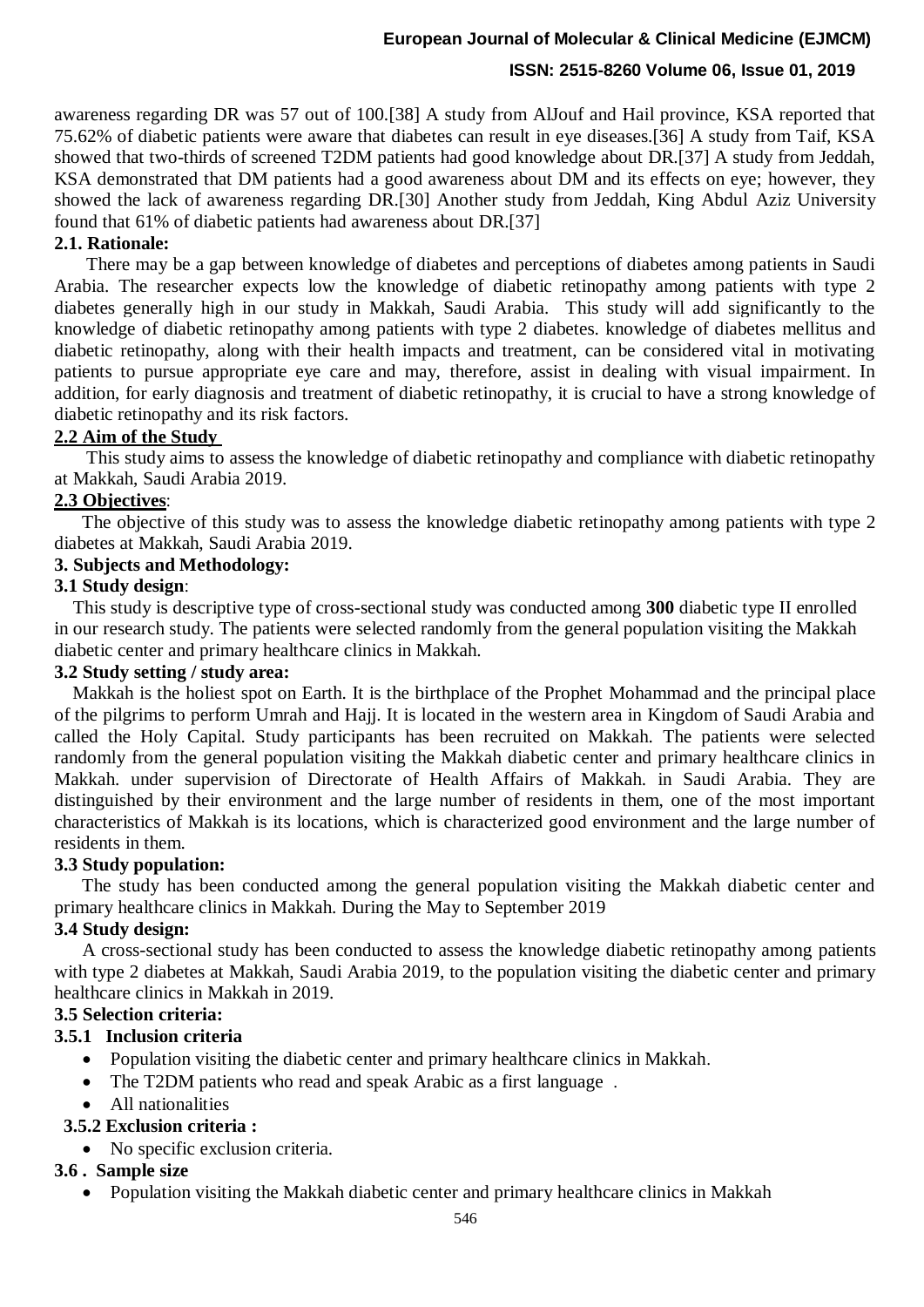The sample size has been calculated by applying Raosoft sample size calculator based on (The margin of error: 5%, Confidence level: 95%, and the response distribution was considered to be 20%) accordingly the Sample size is (300) the diabetic participants (male and female) after official communication with the administrator, after that, The researcher has been Permission from the regional Research, in the Makkah and adding 10 more to decrease margin of error. After adding 5% oversampling, the minimum calculated sample has been 300. Computer generated simple random sampling technique was used to select the study participants.

#### **3.7 Sampling technique:**

 Systematic random sampling technique is adopted. After that, by using random number generator, then simple random sampling technique has been applied to select the participants population. Also, convenience sampling technique will be utilized to select the participants in the study. By using systematic sampling random as dividing the total participants by the required sample size; (300).

#### **3.8 Data collection tool**

An electronic survey adapted from previous literature research developed in the Arabic version used for data collection, and frameworks to assess the level of knowledge of diabetic retinopathy and compliance with diabetes and diabetic retinopathy management. The questionnaire has been developed in Arabic version. The questions were first pre-tested and were revised and finalized after it has been pilot tested. Before completing the survey, participants were required to indicate their consent using a forced response question followed by the survey questionnaires. Permission was obtained through personal communication with the principle author before using the questionnaire form. The survey is estimated to take 10 min to complete .

To collect the information, a set of questions were constructed and developed. All questions were closedended, with tick boxes provided for responses; participants answered the questionnaires from the May to September 2019.

The questionnaire consisted of questions that

 First part General and Socio demographic information. These variables included contact data (email or mobile phone number),(age, gender, Sources of information). Other variables were education level, economic level.

A questionnaire has been developed that had Socio demographic data and questions related to knowledge respectively. The two senior faculty members checked the questionnaire's validity and comprehension, and it was revised according to their suggestions. A pilot study has been conducted on 20 participants to check the questionnaire's understanding and responses further, and its Cronbach's alpha was 0.75. The results of the pilot study were not included in the final analysis.

Data entry and analysis were carried out using the Statistical Package for the Social Sciences. Pearson's Chi-square tests were performed to explore if there is any significant association between the awareness of diabetic retinopathy and compliance with diabetes and diabetic retinopathy management and their (i) gender, (ii) age, and (iii) level of education.

#### **3.9 Data collection technique:**

Researcher has been visits the selected diabetic center and primary healthcare clinics in Makkah after getting the approval from the ministries of health. The researcher has been obtained permission from primary healthcare clinics director and participants in the Makkah

After the arrival of the participants has been explained the purpose of the study to all participants attending

#### **3.10 Data entry and analysis:**

 Data were analyzed using (SPSS version 24). Percentages and numbers were calculated to summarize nominal and categorical information. The chi-square test (X2 ), Anova test (F), and T-test (t) were used to study the significance of association and significant differences. 95% confidence intervals (CI) were calculated. P-value <0.05 was considered statistically significant.

#### **4. Pilot study**

.

A pilot study has been conducted in diabetic retinopathy using the same questionnaire to test the methodology of the study. As a feedback, the questionnaire has been clear and no defect has been detected in the methodology.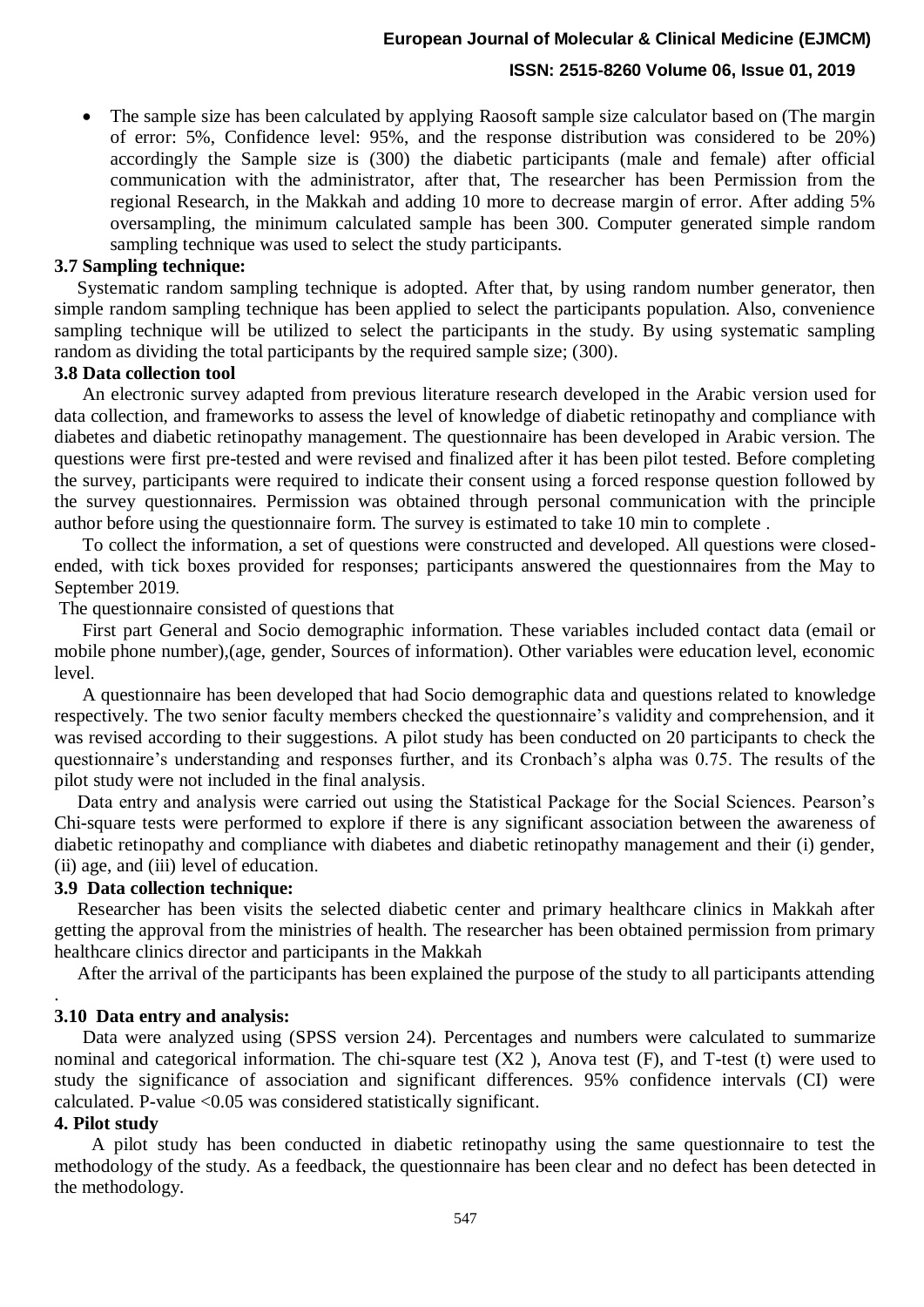#### **5. Ethical considerations**

Informed Consent from all participants considered before participation. The survey includes questions about basic socio demographic data, knowledge about DM and DR, source of knowledge and management. The survey also includes questions about routine visits to ophthalmology clinics for retina screening and early eye check-up. Lastly, participants asked about possible barriers that prevented them from regular visits to ophthalmology clinics .

 Our study and procedures performed according to ethical principles and standards of the Makkah ethical committee. Approval for conducting our research study granted by the Makkah ethical committee in Makkah region, Ministry of Health .

#### **6. Budget: Self-funded**

#### **3. Results**

 A total of 300 T2DM patients (147 females, 153 males) were invited to participate. **Table1:** Distribution of demographic characteristics of study population  $(N = 300)$ 

| <b>Variables</b>   | N   | $\frac{0}{0}$       |  |  |  |
|--------------------|-----|---------------------|--|--|--|
| Age                |     |                     |  |  |  |
| $\leq$ 25          | 54  | 18                  |  |  |  |
| $25 - 35$          | 66  | 22                  |  |  |  |
| $35 - 45$          | 114 | 38                  |  |  |  |
| $>45$              | 66  | 22                  |  |  |  |
| Range              |     | $19 - 65$           |  |  |  |
| $Mean \pm SD$      |     | $46.155 \pm 13.211$ |  |  |  |
| <b>Gender</b>      |     |                     |  |  |  |
| Female             | 147 | 49                  |  |  |  |
| Male               | 153 | 51                  |  |  |  |
| Level of education |     |                     |  |  |  |
| None               | 33  | 11                  |  |  |  |
| Elementary         | 54  | 18                  |  |  |  |
| <b>High School</b> | 69  | 23                  |  |  |  |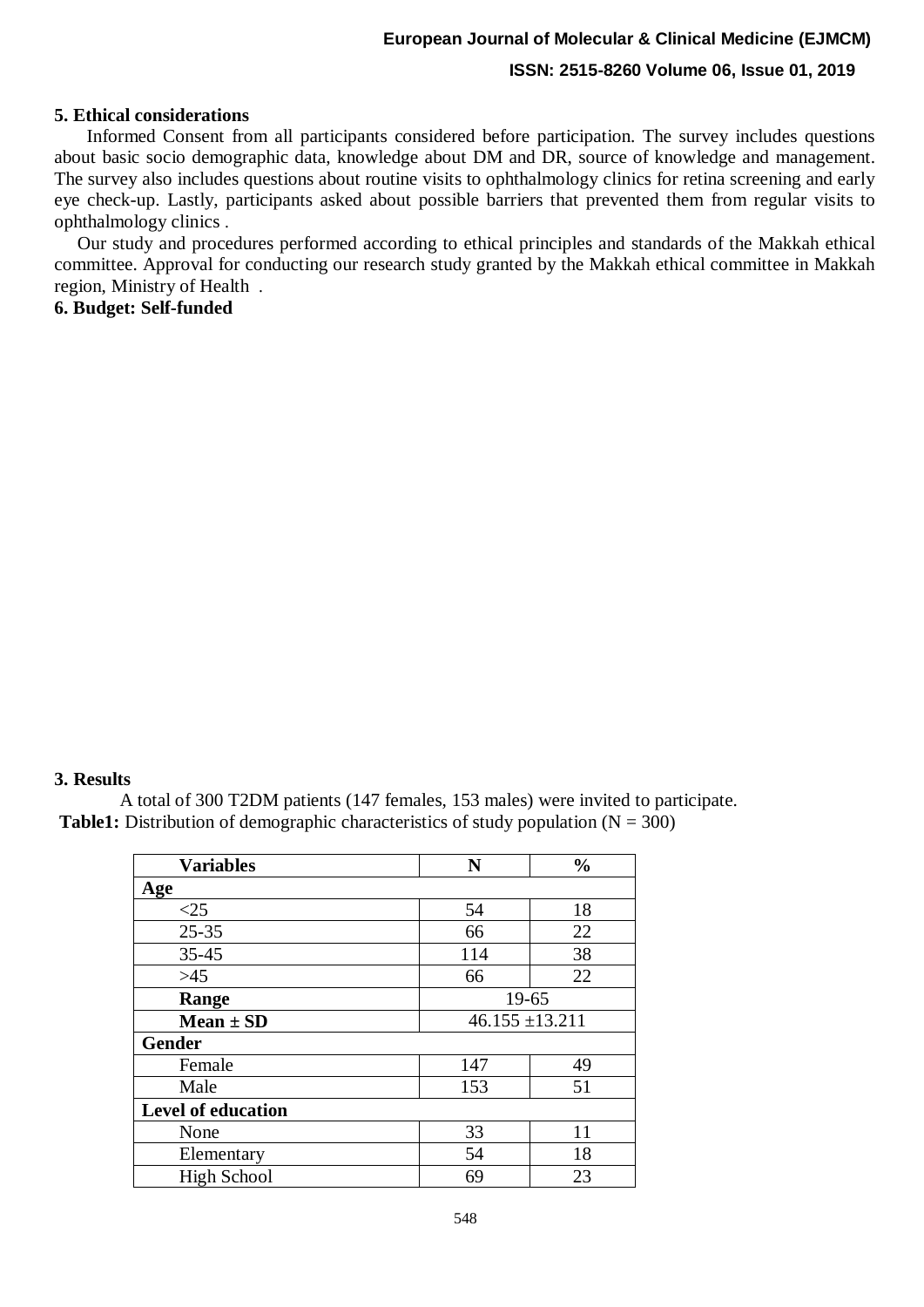| Intermediate education                                 | 27  | 9  |  |  |  |  |
|--------------------------------------------------------|-----|----|--|--|--|--|
| Higher education                                       | 117 | 39 |  |  |  |  |
| <b>Duration of DM</b>                                  |     |    |  |  |  |  |
| Less than 5 years                                      | 105 | 35 |  |  |  |  |
| 6 to 10 years                                          | 87  | 29 |  |  |  |  |
| More than 11 years                                     | 108 | 36 |  |  |  |  |
| <b>Family history of DM</b>                            |     |    |  |  |  |  |
| Yes                                                    | 237 | 79 |  |  |  |  |
| No                                                     | 63  | 21 |  |  |  |  |
| <b>Blood glucoses levels</b>                           |     |    |  |  |  |  |
| Controlled                                             | 231 | 77 |  |  |  |  |
| Uncontrolled                                           | 69  | 23 |  |  |  |  |
| main source of information (knowledge) about DM and DR |     |    |  |  |  |  |
| Doctor                                                 | 105 | 35 |  |  |  |  |
| Internet /social media                                 | 96  | 32 |  |  |  |  |
| Friends and relatives                                  | 60  | 20 |  |  |  |  |
| Not received any information                           | 39  | 13 |  |  |  |  |

 In our study showed that the only (38.0%) of the participated were(35-45) years while (25-35) years were(22.0%) while range (19-65) and Mean  $\pm$  SD (46.155  $\pm$ 13.211), regarding the gender the majority of the participated male were (51.0%)while female (49.0%), regarding the level of education the majority of the participated the level of education were higher education (39.0%) follow by high School were(23.0%) and the majority of duration of DM more than 11 years were work (36.0%) follow by less than 5 years were(35.0%), regarding Family history of DM the majority of the participated Yes were(79.0%), regarding blood glucoses levels the majority of the participated controlled were(77.0%), regarding main source of information (knowledge) about DM and DR the majority of the participated from doctor were(35.0%) follow by internet /social media were (32.0%).

**Table 2 Compliance behavior regarding DM and DR management**

| <b>Compliance behavior regarding DM</b><br>and DR management          | N   | $\frac{0}{0}$ |  |  |  |  |
|-----------------------------------------------------------------------|-----|---------------|--|--|--|--|
| Do you think the information you get about diabetes is<br>sufficient? |     |               |  |  |  |  |
| Yes                                                                   | 165 | 55            |  |  |  |  |
| N <sub>0</sub>                                                        | 135 | 45            |  |  |  |  |
| Are you fully adherent to your current DM treatment?                  |     |               |  |  |  |  |
| Yes                                                                   | 267 | 89            |  |  |  |  |
| N <sub>0</sub>                                                        | 33  | 11            |  |  |  |  |
| Do you measure your blood sugar at home?                              |     |               |  |  |  |  |
| Yes                                                                   | 258 | 86            |  |  |  |  |
| N <sub>o</sub>                                                        | 42  | 14            |  |  |  |  |
| How frequent do you measure your blood sugar at home?                 |     |               |  |  |  |  |
| Every month                                                           | 21  | 7             |  |  |  |  |
| Every week                                                            | 36  | 12            |  |  |  |  |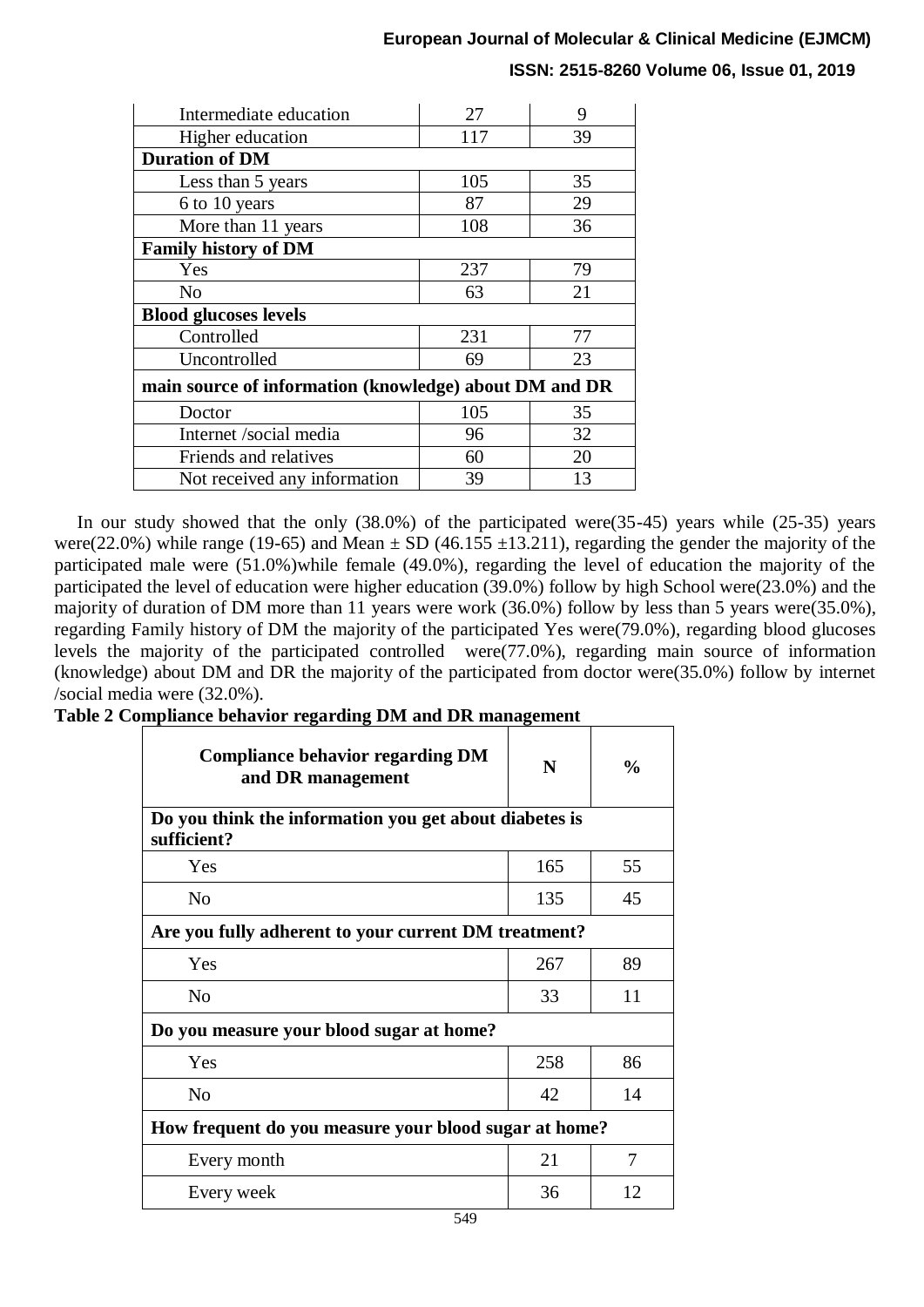| Every day                                    | 111 | 37 |  |  |
|----------------------------------------------|-----|----|--|--|
| Once I feel unwell                           | 66  | 22 |  |  |
| Never                                        | 66  | 22 |  |  |
| When you did last time had your vision exam? |     |    |  |  |
| I did not review                             | 126 | 42 |  |  |
| During the past 6 months                     | 57  | 19 |  |  |
| During the past year                         | 117 | 39 |  |  |

 Most Participants (89.0%), were adherent to your current DM treatment. However (55.0%) think there was a lack of information about DM and its sufficient.(86.0%) reported measuring blood sugar at home. The frequency of measuring the level of blood sugar was varying from participant to participant. The majority of patients measure their blood glucose level daily (37.0%), followed by those who were performing the test only when feeling unwell (22.0%), (12.0%) measure the sugar level weekly. (42.0%) of participants did not review an eye exam while during the past year were(39.0%) those who examined their eyes in the past six months (91.0%).

| Knowledge    |                |     |               |         | <b>Score</b>    |  |
|--------------|----------------|-----|---------------|---------|-----------------|--|
|              |                | N   | $\frac{0}{0}$ | Range   | Mean+SD         |  |
| Weak         |                | 66  | 22.00         |         | $6.241 + 1.878$ |  |
| Average      |                | 125 | 41.67         | $3-10.$ |                 |  |
| <b>High</b>  |                | 109 | 36.33         |         |                 |  |
| <b>Total</b> |                | 300 | 100.00        |         |                 |  |
| Chi-square   | ${\bf X}^2$    |     | 18.62         |         |                 |  |
|              | <b>P-value</b> |     | $< 0.001*$    |         |                 |  |

**Table(3)** Distribution of the Knowledge about DM and DR Score.

 Table 3 Regarding Knowledge of the participants about DM and DR results show the majority of participant had **average** information were(41.67%) while weak of the Knowledge about DM and DR were(22.0%) while high Knowledge were (36.33%) the data ranged from(3-10) by mean  $\pm$ SD(6.241+1.878) and a statistical significant relation While Chi-square  $\mathbf{X}^2$  18.62 and P=value 0.001 **Figure (1)** Distribution of the Knowledge Score about DM and DR Score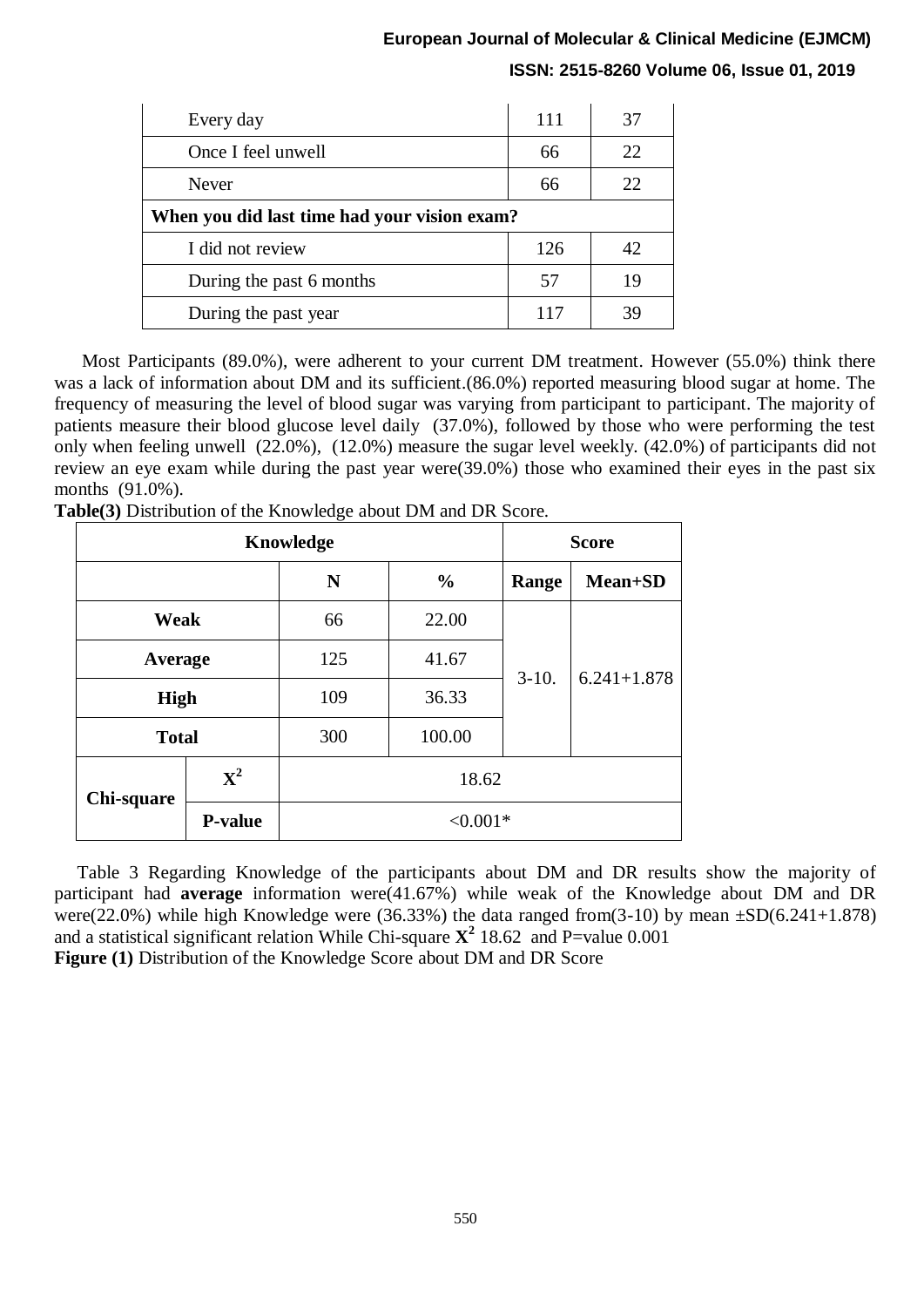

#### **Table 4: Association between knowledge of DR and Demographic data**

| Demographic data          |                                  |     | knowledge   |       |           | $\mathbf F$    | <b>ANOVA or T-test</b> |                |
|---------------------------|----------------------------------|-----|-------------|-------|-----------|----------------|------------------------|----------------|
|                           |                                  | N   | <b>Mean</b> | $\pm$ | <b>SD</b> | <b>or</b><br>T | <b>Test value</b>      | <b>P-value</b> |
|                           | $<$ 25                           | 54  | 7.481       | Ŧ     | 0.504     |                |                        |                |
|                           | $25 - 35$                        | 66  | 6.015       | Ŧ     | 1.452     | $\mathbf{F}$   | 72.037                 | $< 0.001*$     |
| Age                       | $35 - 45$                        | 66  | 7.758       | Ŧ     | 1.962     |                |                        |                |
|                           | $>45$                            | 114 | 4.895       | Ŧ     | 1.359     |                |                        |                |
| <b>Gender</b>             | <b>Female</b>                    | 147 | 6.177       | Ŧ     | 1.915     | T              | $-0.540$               | 0.590          |
|                           | <b>Male</b>                      | 153 | 6.294       | Ŧ     | 1.846     |                |                        |                |
|                           | <b>None</b>                      | 33  | 4.394       | $\pm$ | 0.496     |                |                        |                |
|                           | <b>Elementary</b>                | 56  | 3.839       | Ŧ     | 0.910     | F              | 271.987                | $< 0.001*$     |
| <b>Level of education</b> | <b>High School</b>               | 67  | 5.806       | $\pm$ | 0.529     |                |                        |                |
|                           | <b>Intermediate</b><br>education | 27  | 8.815       | $\pm$ | 1.360     |                |                        |                |
|                           | <b>Higher</b><br>education       | 117 | 7.556       | $\pm$ | 0.951     |                |                        |                |
| <b>Duration of DM</b>     | Less than 5<br>years             | 105 | 4.190       | $\pm$ | 0.833     |                |                        |                |
|                           | 6 to 10 years                    | 87  | 7.414       | $\pm$ | 1.559     | $\mathbf{F}$   | 266.791                | $< 0.001*$     |
|                           | More than 11<br>vears            | 108 | 7.278       | ±.    | 0.946     |                |                        |                |
| <b>Family history of</b>  | <b>Yes</b>                       | 237 | 6.236       | $\pm$ | 2.001     | T              | $-0.007$               | 0.995          |
| <b>DM</b>                 | N <sub>0</sub>                   | 63  | 6.238       | Ŧ     | 1.329     |                |                        |                |
| <b>Blood glucoses</b>     | <b>Yes</b>                       | 201 | 6.886       | $\pm$ | 1.934     | T              | 9.788                  | $< 0.001*$     |
| levels                    | N <sub>0</sub>                   | 99  | 4.919       | $\pm$ | 0.710     |                |                        |                |

Table (4) show that is a significant relation between knowledge of DR and demographic data regarding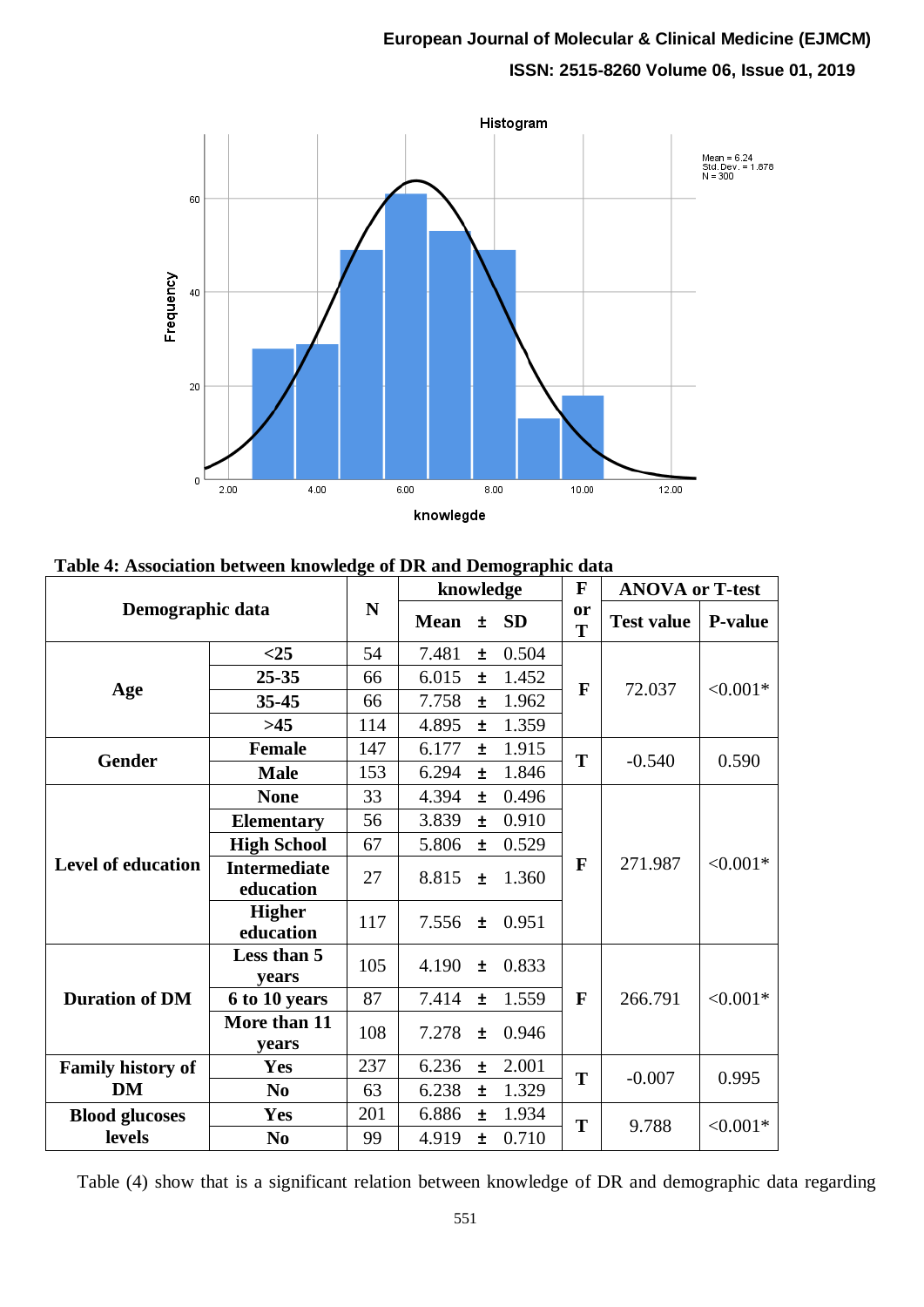age (increase in 35-45 years follow by age  $(25)$  where F=72.037 and P-value= $(0.001$  by mean+ SD (7.758)

 $\pm 1.962$ , 7.481  $\pm 0.504$ ). Regarding gender In our study the majority of our participants were noticed in male more than female with Mean $\pm$  SD (6.294  $\pm$ 1.846) with not significant relation between knowledge of DR and gender were T=-0.540 and P-value=0.590, regarding level of education show that a significant relation between knowledge of DR and level of education (increase in intermediate education) were F=271.987 and P-value=0.001 by mean+ SD (8.815 $\pm$ 1.360).

 Regarding duration of DM show that a significant relation between knowledge of DR and Duration of DM (increase in 6 to 10 years) were  $F=266.791$  and P-value=0.001 by mean+ SD (7.414 $\pm$ 1.559). Also regarding the family history of DM show that not significant relation between knowledge of DR and family history of DM (increase in the NO) were  $T = -0.007$  and P-value=0.995 by mean+ SD (6.238 $\pm$ 1.329). Regarding blood glucoses levels show that a significant relation between knowledge of the DR and blood glucoses levels (increase in Yes) were  $T=9.788$  and P-value=0.001 by mean+ SD (6.886 $\pm$ 1.934).

**Figure 2 show association between knowledge of DR and Demographic data**



#### **Discussion**

 Diabetes Meletus is a major metabolic and endocrine problem worldwide. Diabetic retinopathy is one of the microvascular complications of DM. However, if DR is not diagnosed and managed early, it can lead to irreversible blindness. Lack of awareness about DR is a significant health problem that can delay early screening, management, and prevention. Our study aimed to assess the knowledge of diabetic retinopathy and compliance with diabetic retinopathy patients in Makkah, Saudi Arabia. compliance behaviors to routine visits to ophthalmology clinics.

A study conducted in Jazan showed that 27.8% of people with diabetes suffered from diabetic retinopathy. [16] The prevalence of DR in Jazan is less than most of the results reported in regional and international studies.[ 12,13]

Our obtained data showed that out of 300 participants enrolled in the study, were aware that the uncontrolled DM leads to retina and eye problems. Among all participants reported that DR leads to blindness. Bakkar et al found 81.9% of participants reported that DR leads to blindness. [8] Furthermore, Katrina et al noted 75% of diabetic participants reported that DR is a risk factor for blindness [37]

In regards to knowledge of diabetic retinopathy about DR and ocular complication we observed our result was a higher than that study in USA (52%) , India (50%), Oman (72%), and North of Saudi Arabia (75.62%). [6] However, the level of knowledge of diabetic retinopathy in our study noted to be less than that of Japan (98%) [31], Australia (96%) and Jordan (88.2%) [16]. Our result of level of knowledge of diabetic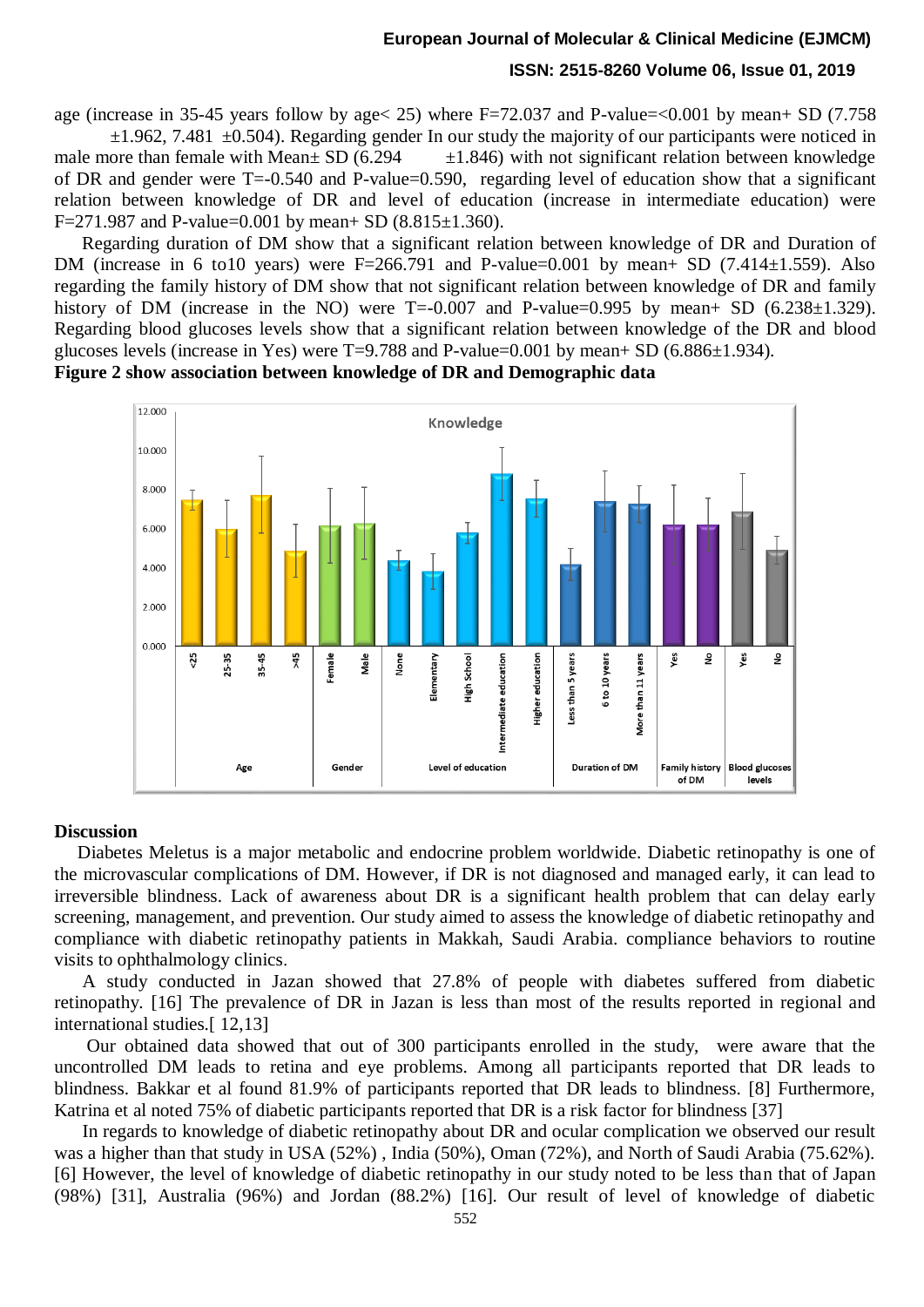# **European Journal of Molecular & Clinical Medicine (EJMCM)**

#### **ISSN: 2515-8260 Volume 06, Issue 01, 2019**

retinopathy is average , also other studies conducted in the Kingdome of Saudi Arabia as follow: Taif 64% [37] , Jeddah 82.6% [16] , also another study conducted in Jeddah at King Abdul-Aziz University hospital 61% of participants were aware [35].

In respect to knowledge of DM control, Participants were aware that control of blood glucose level can decrease the risk of DR development. Though, only Participants were aware that prognosis of DR can be controlled by laser treatment. Similarly, Bakkar et al found 82.7% of participants were aware that the risk of DR complication can be reduced by controlling blood glucose and 38.4% were aware that DR risk can be controlled by laser treatment [8]. In accordance to routine retinal examination, reported regular examination should be considered. In contrast, reported retinal examination should be done only when the vision is affected. According to the Al Zarea et al noted in his study 73.8% aware about important of regular retinal assessment. [6] Lian et al conducted study to assess awareness level about retinal examination and systematic screening in Hong Kong and he found 75.7% were aware about importance of retinal screening and regular visits. [32] These results agree with the findings of Bakkar et al and Manu et al. [8] In contrast, Alrashedi et al found significant association between female gender and level of awareness (p -value  $= 0.04$ ). [39] Furthermore, Alsaidan et al found significant correlation of awareness with male gender. [40]

Significant association found between level of awareness and age ( $P < 0.001$ ). Level of awareness noted to be higher among the young adult age group in comparison to older ages. High awareness among all ages observed in those who are between 30 and 40 years old. Similarly, Alrashedi et al noted a correlation between age and level of awareness. [39] On the contrary Bakkar et al observed poor association between age and knowledge level. [8]

The awareness was significantly associated with the age among urban and rural residential population but not with residential area. The awareness was significantly associated with the age among urban and rural residential population but not with

#### residential area.

The knowledge was significantly associated with the age among population. Buari et al conducted study in Malaysia to study level of knowledge and she noted the awareness was significantly associated with the age among urban and rural residential population. Moreover, she observed higher level of awareness among 35-45 age group. [41]

Likewise, Bakkar et al found no association with the duration of DM. On other hand, Almalki et al found duration of DM was significantly associated with those who known as T2DM who diagnosed for at least 10 years. [8] Furthermore, Tegegne et al observed significant association between duration of DM and Knowledge of participants .

 Control of blood glucose level reported of participants. level of knowledge found among those who controlled there sugar level ( $P < 0.001$ ). Also, other studies noted the correlation between the maintaining blood glucose level and high knowledge.

Doctors are the main source of information in our study. This is similar to reported information source in Jordanians. Additionally, the result consistent with study conducted in Pakistan showed the physicians were the main source of information about diabetic retinopathy. [37]

#### **Conclusion**

 The knowledge of diabetic retinopathy among patients with diabetes in Makkah patients' the participants' eye assessment was poor in the , thus delay early diagnosis and management, high knowledge observed in participating patients. Risk factors that associated significantly were age, level of education, blood glucose level control. In contrast, the variables that observed not to be associated with DR in our study were gender, family history, duration of DM. Compliance behaviors and measures that statistically associated with the level of knowledge were noted among those who are fully adherent on antidiabetic medications, regularly visiting eye clinics, and those who were interested to know and read about diabetes complications. Compliance behaviors that not to be associated with DR awareness in our study were found among those who measures their blood sugar at home. Also, frequency of measuring blood glucose level was not associated with level of awareness. Regarding the possible barriers that prevent the participants from regular visits for retinal assessment, lack of knowledge about importance of regular follow up were the major barrier. Despite high level of awareness, we recommended for further educations, campaigns to educate about prognosis of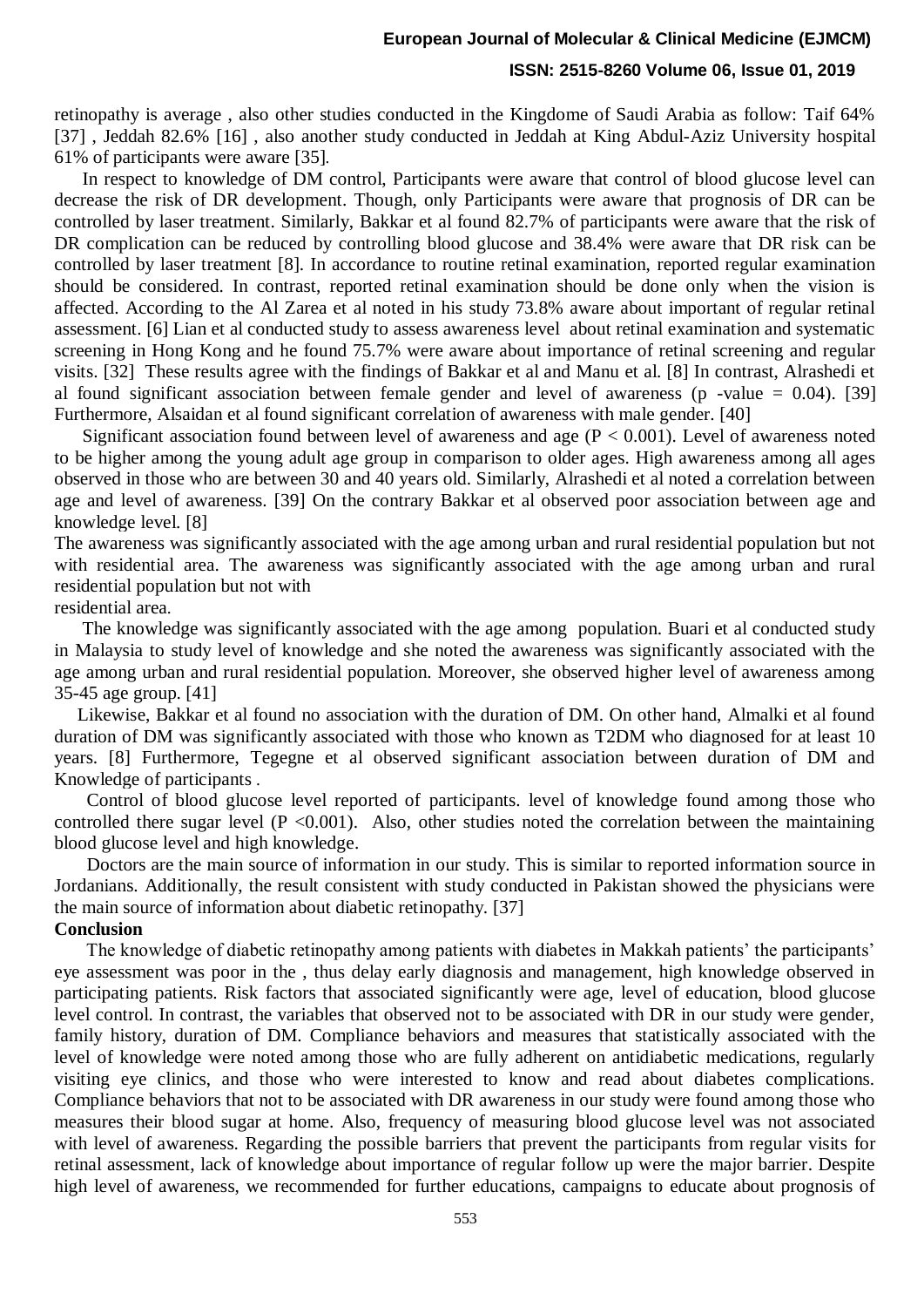DR and importance of regular follow up.

### **References**

### **References**

- 1. Flaxman, S. R., Bourne, R. R., Resnikoff, S., Ackland, P., Braithwaite, T., Cicinelli, M. V., ... & Zheng, Y. (2017). Global causes of blindness and distance vision impairment 1990–2020: a systematic review and meta-analysis. *The Lancet Global Health*, *5*(12), e1221-e1234.
- 2. Wild, S. H., Roglic, G., Green, A., Sicree, R., & King, H. (2004). Global prevalence of diabetes: estimates for the year 2000 and projections for 2030: response to Rathman and Giani. *Diabetes care*, *27*(10), 2569-2569.
- 3. Williams, R., Karuranga, S., Malanda, B., Saeedi, P., Basit, A., Besançon, S., ... & Colagiuri, S. (2020). Global and regional estimates and projections of diabetes-related health expenditure: Results from the International Diabetes Federation Diabetes Atlas. *Diabetes research and clinical practice*, *162*, 108072.
- 4. Alqurashi, K. A., Aljabri, K. S., & Bokhari, S. A. (2011). Prevalence of diabetes mellitus in a Saudi community. *Annals of Saudi medicine*, *31*(1), 19-23.
- 5. Wadaani, F. A. (2013). The knowledge attitude and practice regarding diabetes and diabetic retinopathy among the final year medical students of King Faisal University Medical College of Al Hasa region of Saudi Arabia: a cross sectional survey. *Nigerian journal of clinical practice*, *16*(2), 164-168.
- 6. Al Zarea, B. K. (2016). Knowledge, attitude and practice of diabetic retinopathy amongst the diabetic patients of AlJouf and Hail Province of Saudi Arabia. *Journal of clinical and diagnostic research: JCDR*, *10*(5), NC05.
- 7. Guariguata, L., Whiting, D. R., Hambleton, I., Beagley, J., Linnenkamp, U., & Shaw, J. E. (2014). Global estimates of diabetes prevalence for 2013 and projections for 2035. *Diabetes research and clinical practice*, *103*(2), 137-149.
- 8. Bakkar, M. M., Haddad, M. F., & Gammoh, Y. S. (2017). Awareness of diabetic retinopathy among patients with type 2 diabetes mellitus in Jordan. *Diabetes, metabolic syndrome and obesity: targets and therapy*, *10*, 435.
- 9. Voigt, M., Schmidt, S., Lehmann, T., Köhler, B., Kloos, C., Voigt, U. A., ... & Müller, N. (2018). Prevalence and progression rate of diabetic retinopathy in type 2 diabetes patients in correlation with the duration of diabetes. *Experimental and Clinical Endocrinology & Diabetes*, *126*(09), 570-576.
- 10. Zhang, X., Saaddine, J. B., Chou, C. F., Cotch, M. F., Cheng, Y. J., Geiss, L. S., ... & Klein, R. (2010). Prevalence of diabetic retinopathy in the United States, 2005-2008. *Jama*, *304*(6), 649-656.
- 11. Jaross, N., Ryan, P., & Newland, H. (2003). Prevalence of diabetic retinopathy in an Aboriginal Australian population: results from the Katherine Region Diabetic Retinopathy Study (KRDRS). Report no. 1. *Clinical & experimental ophthalmology*, *31*(1), 32-39.
- 12. Sasongko, M. B., Widyaputri, F., Agni, A. N., Wardhana, F. S., Kotha, S., Gupta, P., ... & Wang, J. J. (2017). Prevalence of diabetic retinopathy and blindness in Indonesian adults with type 2 diabetes. *American journal of ophthalmology*, *181*, 79-87.
- 13. Gadkari SS, Maskati QB, Nayak BK. Prevalence of diabetic retinopathy in India: The all India ophthalmological society diabetic retinopathy eye screening study 2014. Indian journal of ophthalmology. 2016 Jan;64(1):38
- 14. Al-Amer RM, Khader Y, Malas S, Abu-Yaghi N, Al-Bdour M, Ajlouni K. Prevalence and risk factors of diabetic retinopathy among Jordanian patients with type 2 diabetes. Digital journal of ophthalmology: DJO. 2008;14:42.
- 15. Macky TA, Khater N, Al-Zamil MA, El Fishawy H, Soliman MM. Epidemiology of diabetic retinopathy in Egypt: a hospital-based study. Ophthalmic research. 2011;45(2):73-8.
- 16. Hajar S, Al Hazmi A, Wasli M, Mousa A, Rabiu M. Prevalence and causes of blindness and diabetic retinopathy in Southern Saudi Arabia. Saudi medical journal. 2015;36(4):449.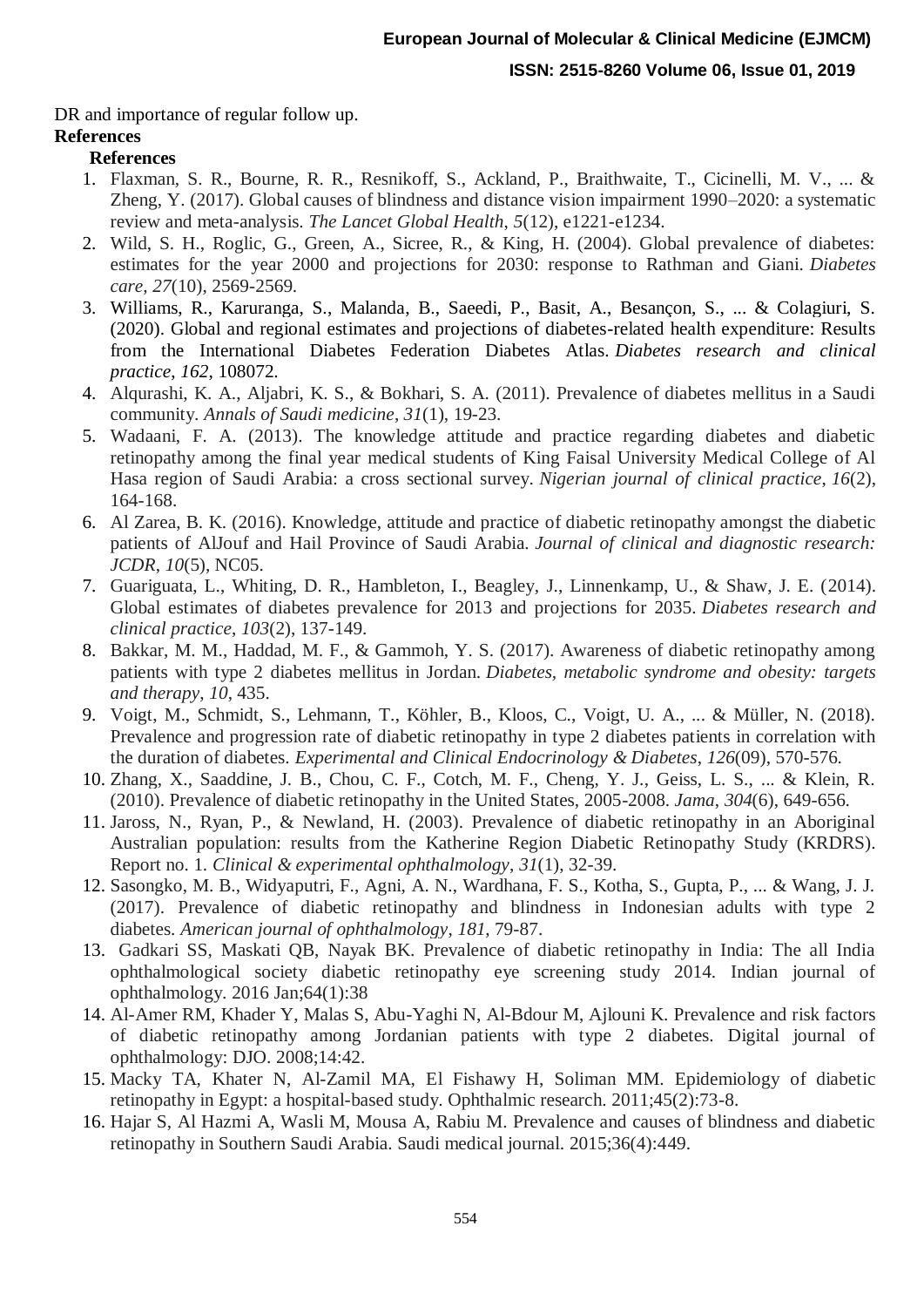- 17. Abdulaziz Al Dawish, M., Alwin Robert, A., Braham, R., Abdallah Al Hayek, A., Al Saeed, A., Ahmed Ahmed, R., & Sulaiman Al Sabaan, F. (2016). Diabetes mellitus in Saudi Arabia: a review of the recent literature. *Current diabetes reviews*, *12*(4), 359-368.
- 18. Ahmed RA, Khalil SN, Al-Qahtani MA. Diabetic retinopathy and the associated risk factors in diabetes type 2 patients in Abha, Saudi Arabia. Journal of family & community medicine. 2016 Jan;23(1):18.
- 19. Huang OS, Zheng Y, Tay WT, Chiang PP, Lamoureux EL, Wong TY. Lack of Awareness of Common Eye Conditions in the Community. Ophthalmic Epidmiology. 2013; 20 (1): 52–60.
- 20. Alzahrani SH, Bakarman MA, Alqahtani SM, Alqahtani MS, Butt NS, Salawati EM, Alkatheri A, Malik AA, Saad K. Awareness of diabetic retinopathy among people with diabetes in Jeddah, Saudi Arabia. Therapeutic advances in endocrinology and metabolism. 2018 Apr;9(4):103-12.
- 21. El Khatib, B. A., & AlHawari, H. H. (2017). and Al Bdour MD. Assessment of awareness of diabetic retinopathy among patients with diabetes mellitus attending the endocrine clinic at Jordan University hospital. *Madridge J Ophthalmol*, *2*(1), 14-18.
- 22. Padhy, M., Lalnuntluangi, R., Chelli, K., & Hariharan, M. (2018). Conceptual complexity in children's understanding of diabetes. *Indian Journal of Health & Wellbeing*, *9*(3).
- 23. Ting, D. S. W., Cheung, G. C. M., & Wong, T. Y. (2016). Diabetic retinopathy: global prevalence, major risk factors, screening practices and public health challenges: a review. *Clinical & experimental ophthalmology*, *44*(4), 260-277.
- 24. Lee, R., Wong, T. Y., & Sabanayagam, C. (2015). Epidemiology of diabetic retinopathy, diabetic macular edema and related vision loss. *Eye and vision*, *2*(1), 1-25.
- 25. Valikodath, N. G., Leveque, T. K., Wang, S. Y., Lee, P. P., Newman-Casey, P. A., Hansen, S. O., & Woodward, M. A. (2017). Patient attitudes toward telemedicine for diabetic retinopathy. *Telemedicine and e-Health*, *23*(3), 205-212.
- 26. Bahijri, S. M., Jambi, H. A., Al Raddadi, R. M., Ferns, G., & Tuomilehto, J. (2016). The prevalence of diabetes and prediabetes in the adult population of Jeddah, Saudi Arabia-a community-based survey. *PloS one*, *11*(4), e0152559.
- 27. Almalki, N. R., Almalki, T. M., & Alswat, K. (2018). Diabetics retinopathy knowledge and awareness assessment among the type 2 diabetics. *Open access Macedonian journal of medical sciences*, *6*(3), 574.
- 28. Al-Mahrooqi, B., Al-Hadhrami, R., Al-Amri, A., Al-Tamimi, S., Al-Shidhani, A., Al-Lawati, H., ... & Al-Ghafri, T. (2013). Self-reported knowledge of diabetes among high school students in Al-Amerat and Quriyat, Muscat Governate, Oman. *Sultan Qaboos University Medical Journal*, *13*(3), 392.
- 29. Fareed, M., Salam, N., Khoja, A. T., Mahmoud, A. M., & Ahamed, M. (2017). Life style related risk factors of type 2 diabetes mellitus and its increased prevalence in Saudi Arabia: A brief review. *International Journal of Medical Research & Health Sciences*, *6*(3), 125-132.
- 30. Addoor, K. R., Bhandary, S. V., Khanna, R., Rao, L. G., Lingam, K. D., Binu, V. S., ... & Nandannaver, M. (2011). Assessment of awareness of diabetic retinopathy among the diabetics attending the peripheral diabetic clinics in Melaka, Malaysia. *Med J Malaysia*, *66*(1), 48-52.
- 31. Raman, R., Gella, L., Srinivasan, S., & Sharma, T. (2016). Diabetic retinopathy: An epidemic at home and around the world. *Indian journal of ophthalmology*, *64*(1), 69.
- 32. Lian J, McGhee SM, Gangwani RA, Lam CL, Yap MK, Wong DS. Awareness of diabetic retinopathy and its association with attendance for systematic screening at the public primary care setting: a crosssectional study in Hong Kong. BMJ open. 2018 Apr 1;8(4):e019989
- 33. Atlas, D. (2015). International diabetes federation. *IDF Diabetes Atlas, 7th edn. Brussels, Belgium: International Diabetes Federation*.
- 34. Al Ghamdi, A. H., Rabiu, M., Hajar, S., Yorston, D., Kuper, H., & Polack, S. (2012). Rapid assessment of avoidable blindness and diabetic retinopathy in Taif, Saudi Arabia. *British Journal of Ophthalmology*, *96*(9), 1168-1172.